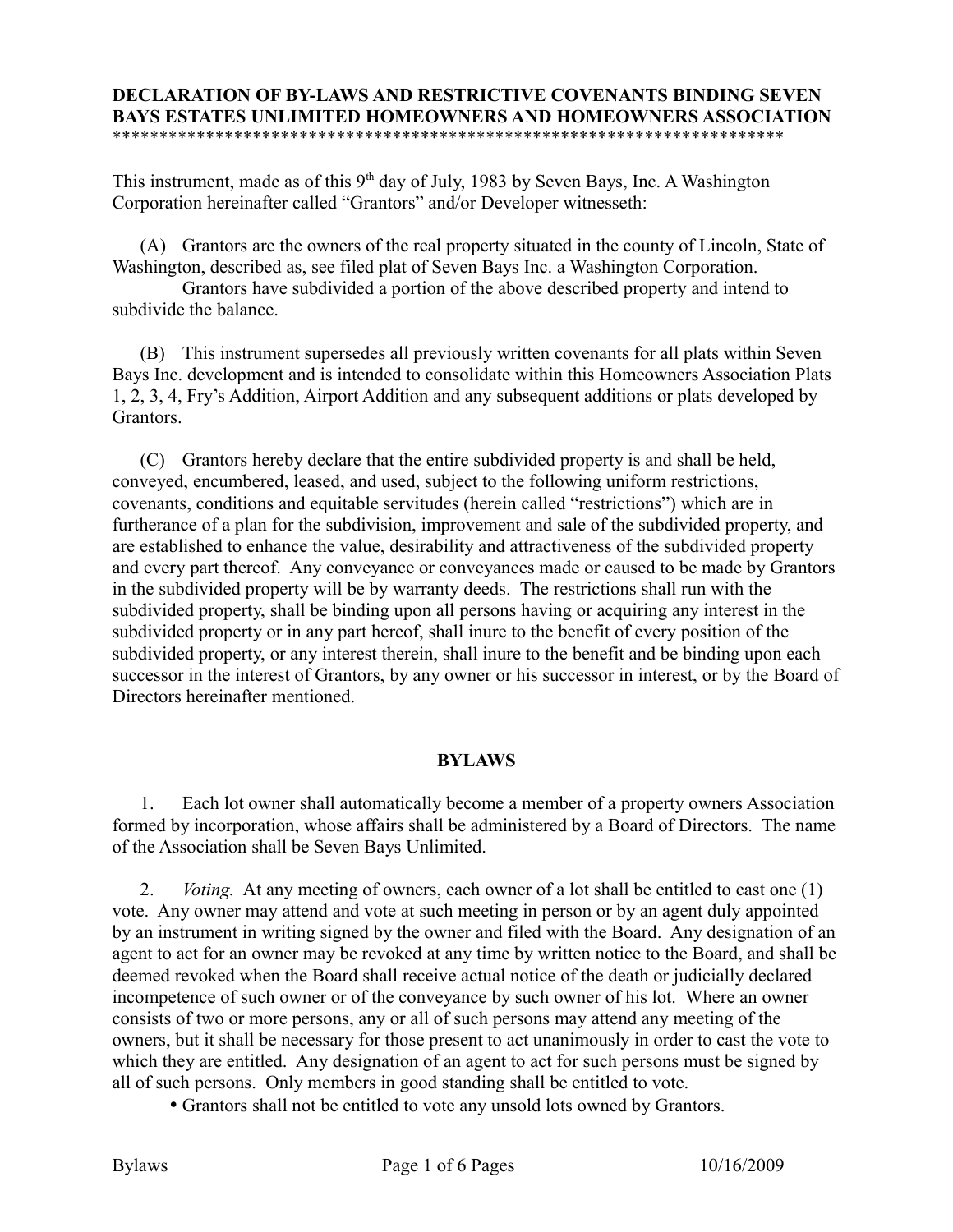3. *Meeting of Owners*. There shall be an annual meeting of the owners on the second Saturday of July of each year, at 10:00 AM at such place as may be designated by the Board of Directors (herein sometimes called the "Board"), provided that notice of such place is delivered to the owners not less than ten (10) days nor more than sixty (60) days prior to the date fixed for said meeting.

A Special Meeting of the owners may be called at any reasonable time and place by the Board or by the owners having twenty per cent (20%) of the total votes by causing written notice of such meeting to be delivered to all owners not less than fifteen (15) days nor more than sixty (60) days prior to the date fixed for said meeting. All notices shall state the general nature of the business to be transacted at the meeting, and also reasonable place, date and hour for such meeting. The presence, in person or by agent, at any meeting of owners entitled to cast a majority of the total votes shall constitute a quorum. Unless otherwise expressly provided herein, any action may be taken at any meeting of the owners upon the affirmative vote of owners having a majority of the total votes present or represented at such meeting. If any meeting cannot be held because a quorum is not present, the owners present, either in person or by proxy, may adjourn the meeting to a time not less than twenty-four (24) hours or more than thirty (30) days from the time the meeting was originally called, at which meeting the quorum requirement shall be at least twenty-five per cent (25%).

THE BOARD shall cause an accounting of all receipts and disbursements to be made annually (fiscal year 7/1-6/30) and mailed to each owner, within 30 days of its completion.

4. *Notices.* Any notice permitted or required to be delivered as provided herein may be delivered either personally or by mail. If delivery is made by mail, such notice shall be deemed to have been delivered forty-eight (48) hours after a copy thereof has been deposited in the United States Mail, postage prepaid, addressed to the owner at the address given by such owner to the Board. Such address may be changed from time to time by notice in writing to the Board.

5. *Election and Proceedings of Board of Directors*. Every owner entitled to vote at any election of members of the Board may cumulate his votes and give one candidate a number of votes equal to the number of members of the Board to be elected multiplied by the number of votes to which such owner is otherwise entitled, or distribute his votes on the same principle among as many candidates as he thinks fit. The candidates receiving the highest of votes up to the number of members of the Board to be elected shall be deemed elected.

The owners shall establish a five member Board of Directors consisting of one owner from each of the following plats: The Airport Addition, Plat 1, Plat 2, Plat 3, and Plat 4. The number of Board members elected at the annual meeting shall be determined by the number of vacant positions to be filled. All Board positions shall be a three-year term, or until death, resignation, removal, or cessation of ownership occurs. Existing Board members will complete their three-year terms.\* Any member may resign at any time by giving written notice to the Board, and any member may be removed from membership on the Board by vote of the owners; provided that, unless the entire Board is removed, an individual member shall not be removed if the number of votes cast against his removal exceeds four (4) votes.

There also shall be elected two members to serve as alternate Board members, to fill vacancies on the Board. The alternate with the most votes shall fill the first vacancy. The alternate shall fill the vacancy until the next annual meeting at which time elections are held to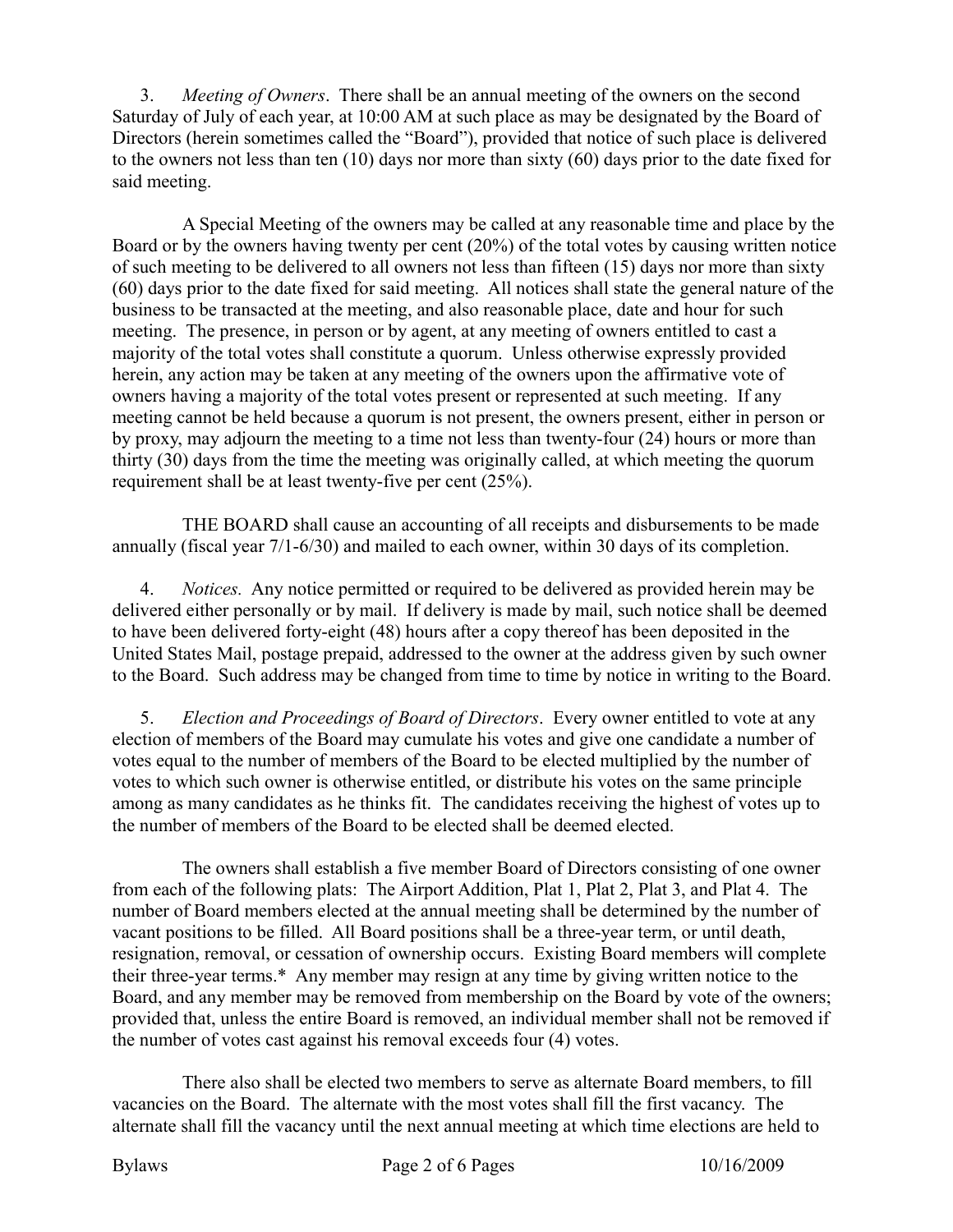fill vacated positions. Three members of the Board of Directors shall constitute a quorum, and if a quorum is present, the decision of the majority of those present shall be the act of the Board. The Board of Directors shall elect a President for a one-year term, who shall preside over both Board and Homeowner Meetings.\* Meeting of the Board may be called, held and conducted in accordance with such regulations as the Board may adopt. The Board may also act without a meeting by unanimous written consent of its members.

The Secretary will be elected by the membership.

The Board shall be responsible to hire a Treasurer who will be required to maintain an adequate set of records for the Association. The treasurer and the Board shall be bonded for an amount deemed necessary by the Board.

Any two persons who are designated of record as being members of the most recent Board (regardless of whether or not they shall still be members) shall execute, acknowledge and record an affidavit stating the names of all the members of the then current Board. The most recently recorded of such affidavits shall be prima facie evidence that the persons named therein are all the incumbent members of the Board, and shall be conclusive evidence thereof in favor of all persons who rely thereon in good faith.

*\*Amended 7/09/2001 by seventy-five per cent (75%) vote of owners.*

6. *Authority of the Board of Directors*. The Board of Directors for the benefit of the owners shall acquire and pay for out of the maintenance fund, hereinafter provided for, the following:

> (A) Maintenance and improvement of roads used in connection with the subdivided area. As used in these covenants, conditions, and reservations, the term "non-dedicated street" shall refer to a parcel of land or non-exclusive easement not owned by the county, cities, or state or federal governments, which is not offered for dedication for public use and which is used or intended to be used for access to the lots within the subdivision itself, or parcels adjacent thereto. Such non-dedicated roads shall be for the use in common with others. The Association is hereby granted the power and authority to dedicate or transfer all or any part of the non-dedicated streets to any public agency or authority for such purposes and subject to such conditions as may be agreed upon by the members of the Association.

(B) Maintenance of water and sewer systems and common areas (pool, park, landing field, etc.).

(C) A policy or policies, payable to the Board, in trust, insuring the Board and each owner against any liability to the public or to the other owners, their invitees and tenants, incident to the ownership and/or use of the common areas and equipment, the liability under which insurance shall not be less than one hundred thousand dollars (\$100,000.00) for any one person injured, three hundred thousand dollars (\$300,000.00) for any one accident and fifty thousand dollars (\$50,000.00) for property damage (such limits to be reviewed at least annually by the Board and increased at its discretion).

(D) The services of a person or firm to manage the roads, common areas, water and sewer systems (herein called "manager"), to the extent deemed advisable by the Board,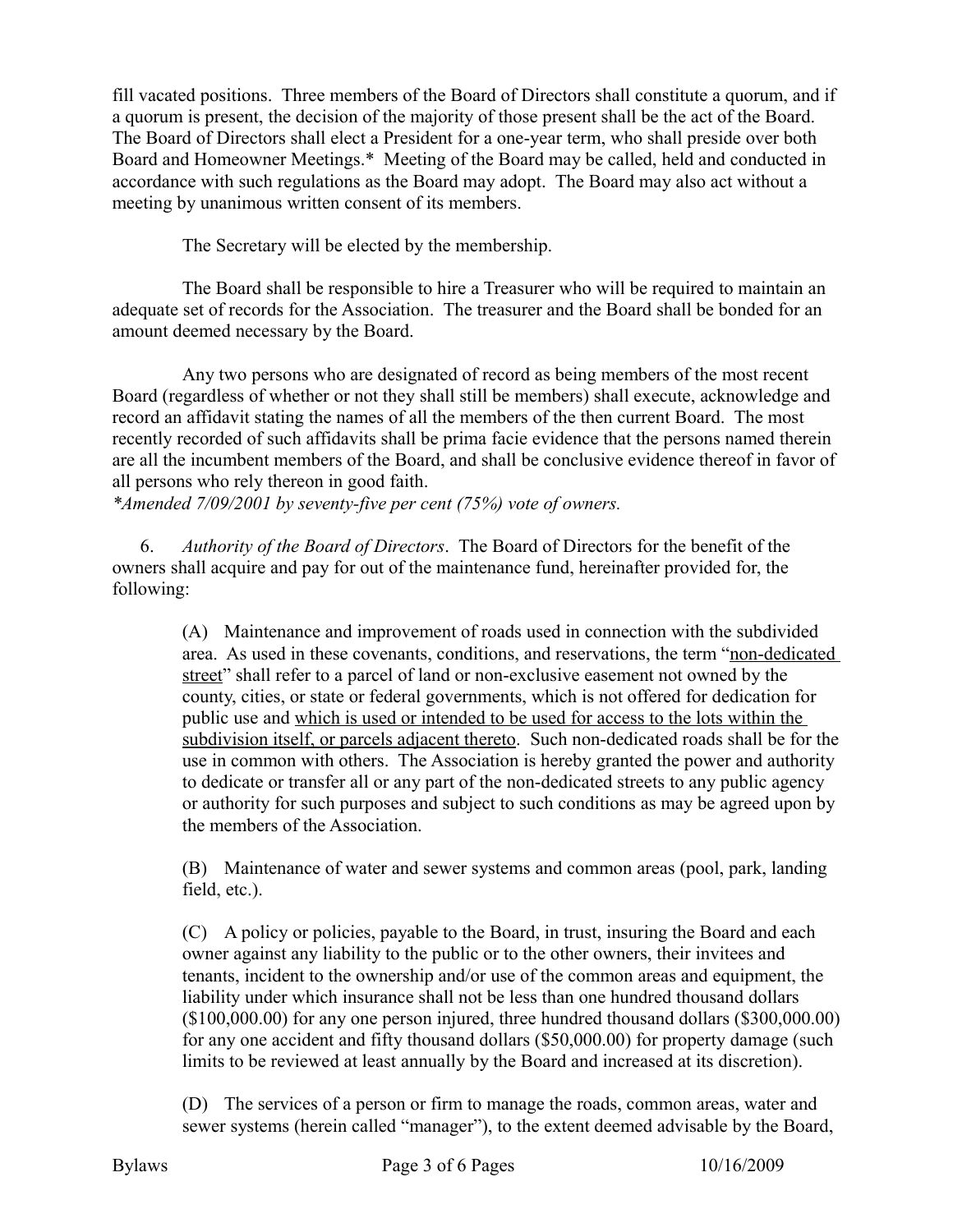as well as such other personnel as the Board shall determine be necessary or proper for the operation of said roads, common areas, water and sewer systems whether such personnel are employed directly by the board or are furnished by the manager.

(E) Legal and accounting services necessary or proper in the operation of the common areas or the enforcement of the restrictions.

(F) Any other materials, supplies, equipment, labor, services, maintenance, repairs, structural alterations, insurance, licenses, taxes, assessments or other expenses which the Board is required or permitted to secure or pay for pursuant to the terms of this instrument or by law or which in its opinion shall be necessary or proper for the operation of the common areas and equipment or in order to carry out or enforce the terms of this instrument. The Board may also pay any amount necessary to discharge any lien or encumbrance including all taxes and special assessments, levied against the project, or any part thereof, which may in the opinion of the Board constitute a lien against the roads, common areas, or water or sewer systems rather than merely against the interest therein of particular owners; provided that if one or more owners are responsible for the existence of such lien, such owner or owners shall be jointly and severally liable for the cost of discharging such lien. The Board may purchase any lot sold upon the exercise of a lien to secure assessments, as provided in paragraph 8 hereof. Any lot or leasehold interest therein so acquired may be held in the name of the Board, as the same shall be constituted from time to time, or any nominee of the Board, and may be maintained, improved, sold, leased or subleased by the Board. The Board shall have the power to enter upon any lot when necessary in connection with the maintenance or construction of the common roads or water or sewer systems for which the Board is responsible.

The Board has the power to enforce any and all of the provisions of these covenants, conditions, restrictions and such other rules and regulations as the Board may adopt relating to the control or management of the roads, common areas and water and sewer systems by legal or other appropriate action.

7. *Maintenance Funds, Assessments*. The fiscal year shall be July 1 to June 30. Prior to the beginning of each year, the Board of Directors shall estimate the net cash requirements during such fiscal year for the payments described in paragraph 6 hereof, and to provide a reasonable provision for contingencies (including default of any owner in the payment of assessments). After taking into account any expected income and any surplus from the prior year's assessments, said estimated cash requirements shall be assessed to the owner equally, (e.g. 1/50 of 50 lots) of each lot. Each owner shall be obligated to pay assessments pursuant to this paragraph to the Board annually on or before the first day of each fiscal year, or in such other manner as the Board shall designate. The board may, at any time and from time to time, modify its prior estimates of net cash requirements for any year and increase or decrease the assessment payable by owners during the balance of such year in the light of such modified cash requirements. All assessments collected from owners pursuant to this paragraph 7, all rental and other income received with respect to the lots purchased, leased rented or subleased by the Board and the net proceeds of any sale thereof shall be deposited in a maintenance fund and disbursed by the Board for the purpose described in paragraph 6 hereof.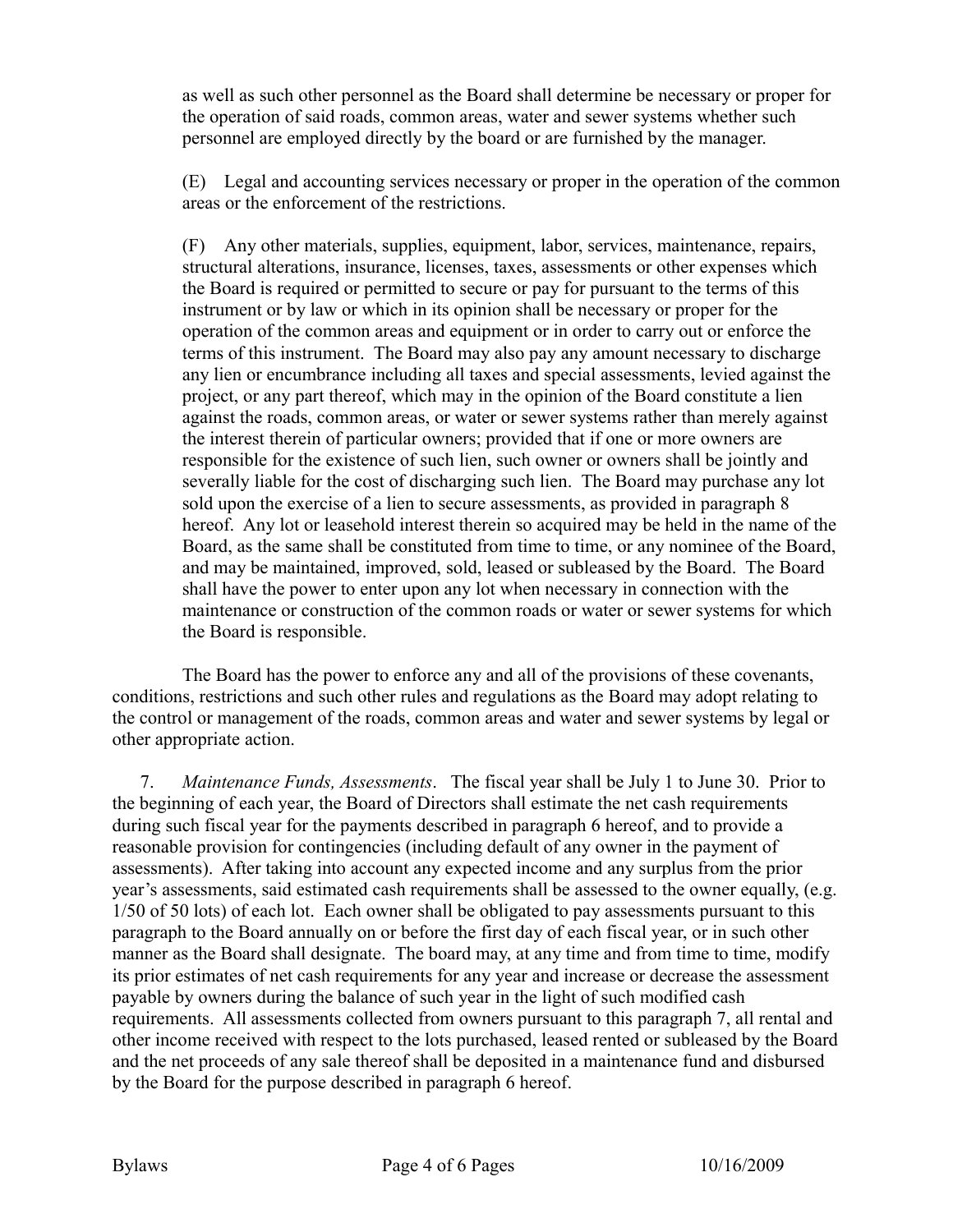In the event that any owner shall fail to pay any assessment within the thirty (30) days following receipt from the Board of a request in writing for such payment, such owner shall also pay to the Board a late payment charge in such amount as may be fixed from time to time by the Board, which shall constitute an additional assessment payable by such owner hereunder. Moreover, all costs and expenses, including reasonable attorney's fees incurred in collection or attempting to collect any assessment from an owner, including any costs and expenses incurred in foreclosing the lien securing such assessments created by paragraph 8 hereof, shall be promptly reimbursed by such owner and shall constitute an additional assessment payable by such owner and secured by said lien.

8. *Liens.* There is hereby created a lien on each lot and every part thereof to secure the payment of the amount of each assessment for maintenance of water and sewer systems and roads and common areas, whether regular or special, payable hereunder by the owner thereof; provided that no action shall be brought to foreclose such lien until notice of lien is mailed to such owner, and a copy thereof is recorded in the office of the auditor of the county in which the property is situated. Such lien may be enforced by sale by the Board after failure of owner to pay such assessments in accordance with its terms, such sale to be conducted in accordance with the provision of lien foreclosure section of the Washington State Statutes

The Board may at any time, in its discretion, prepare and record a certificate evidencing the release or satisfaction of any lien created by this paragraph 8 or stating the amount of indebtedness secured by such lien. Any such certificate executed and acknowledged by a majority of the Board shall be conclusive upon the Board and the owners as to the statements contained therein, in favor of all persons who rely thereon in good faith.

9. *Mortgage Protection*. Notwithstanding all other provisions thereof:

(A) The liens hereunder upon any lot shall be subject and subordinate to, and shall not affect the rights of the holders of the indebtedness secured by, any mortgages, conditional sales contract or deeds of trust upon such lot now or hereafter recorded and made in good faith and for value; provided that after the foreclosure of or sale under any such mortgage or deed of trust, there shall be a lien on the interest of the purchaser at such foreclosure or sale to secure all assessments whether regular or special, assessed hereunder to such purchaser as an owner after the date of such foreclosure or sale, which lien shall have the same effect and be enforced in the same manner as provided herein;

(B) No amendment of this instrument shall affect the rights of the holder of any such mortgage, conditional sales contract or deed of trust recorded prior to recordation of such amendment unless such holder shall join in the execution of such amendment;

(C) A majority of the Board is authorized and empowered, in its discretion to execute and deliver on behalf of all owners, an instrument, expressly subordinating the liens created under paragraph 8 hereof to any other mortgage, or deed of trust or other encumbrance or lien.

10. *Audit*. Any owner may, at any time and at his own expense, cause an audit or inspection to be made of the books and records of the manager and the Board. The books and records shall be available for inspection by any owner at all reasonable times.